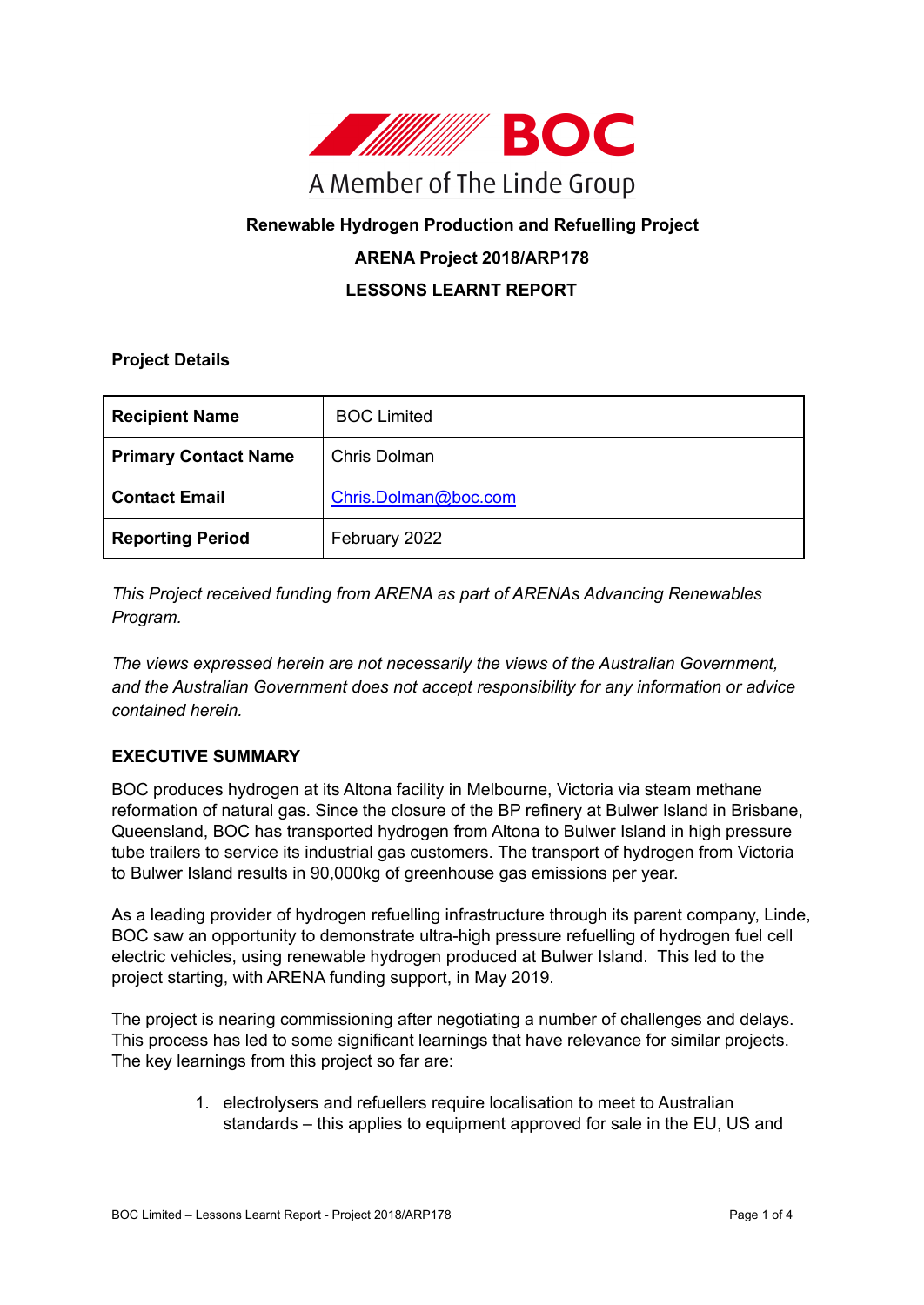other regions regardless of local approvals;

- 2. local hydrogen skills are key to the Australian market developing, especially during a pandemic; and
- 3. approvals processes for new sites can extend project timelines based on limited hydrogen specific regulations.

## **KEY LEARNINGS**

## **Lesson learnt No.1: Localisation of Hydrogen Equipment**

**Category:** Technical / Commercial

**Objective:** Demonstration of refuelling and electrolyser equipment in Australia

#### **Detail:**

This project found a number of key areas where localisation of equipment from Europe requires additional engineering as well as costs to meet Australian standards. This is based on a number of differences between relevant hydrogen equipment standards in Australia and the European Union and United States where much of the hydrogen equipment is being developed and manufactured. Harmonisation of Australia's standards with those in major hydrogen markets is important if Australia is to accelerate local production and compete in global hydrogen markets in the future.

The main areas of this project where additional work and cost was required to comply with Australia's specific standards are outlined below:

#### a) **Pressure Vessels**

Design registration and verification of pressure vessels is mandatory in all Australian states and territories. This is done to increase safety, but the specific requirements go above and beyond global requirements which only apply for large pressure vessels above a minimum size.

This adds an additional step and cost in installing internationally approved refuellers and electrolysers which often contain a number of small internal pressure vessels. This is further complicated by Victoria and Western Australia having slightly different rules to the rest of the country.

### b) **Flammable Zoning**

As with the design registration of pressure vessels, Australia has flammable zoning rules that differ from Europe and the US. This has led to the requirement for additional risk modelling as well as re-wiring of equipment that is currently operating safely in the EU. Again there are some differences between states which complicates this issue – a key issue key managing hydrogen safely.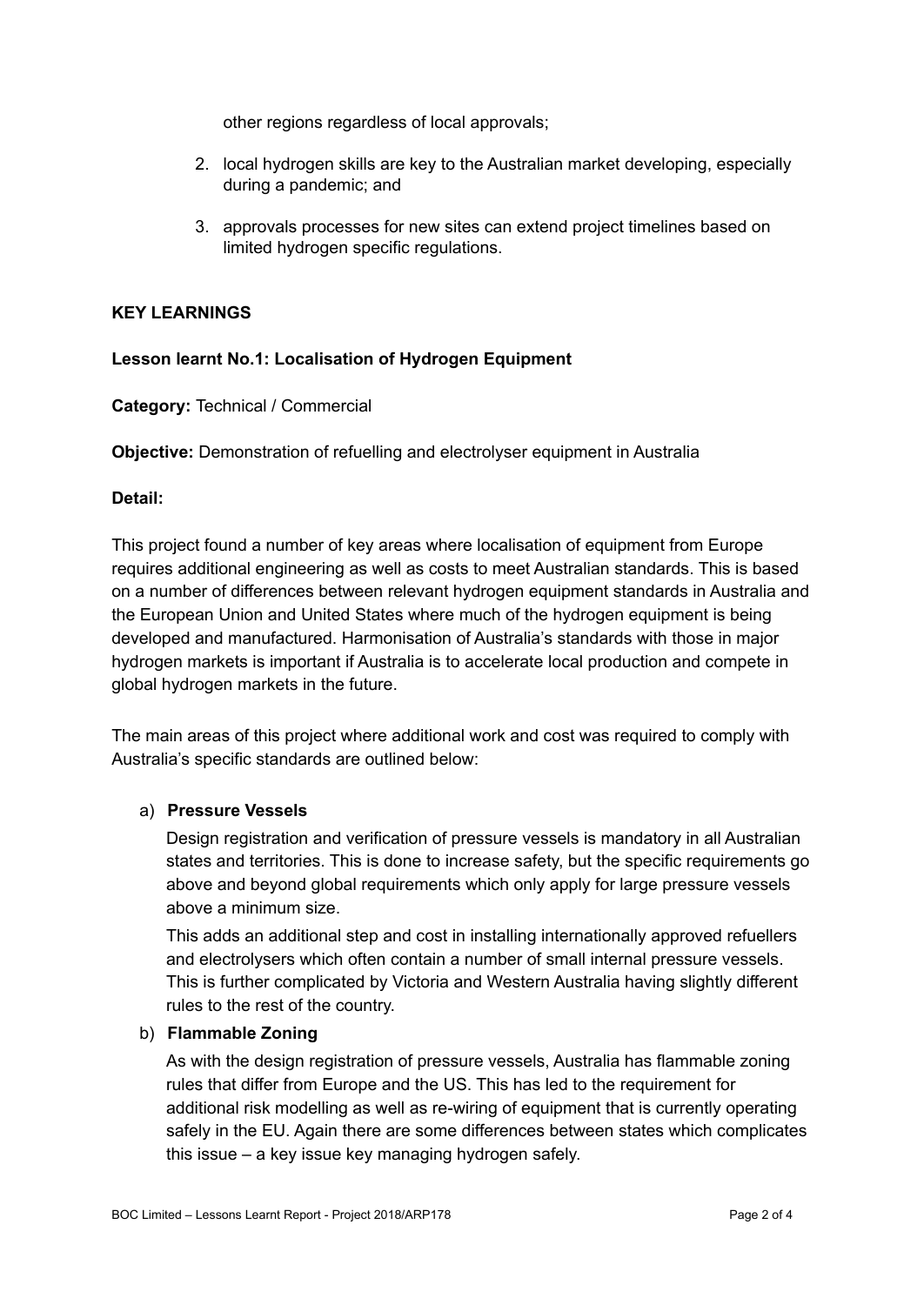## **Lesson learnt No.2: Local skills required**

**Category:** Technical / Commercial

**Objective:** Demonstration of refuelling and electrolyser equipment in Australia

## **Detail:**

BOC Limited has been working with Hydrogen applications in Australia for decades allowing the group to have a number of skilled personnel in the areas of safety, controls and customer uses.

Despite this, many international equipment manufacturers will insist on sending their own staff from Europe or the United States to commission their electrolysers and refuelling systems in Australia. The Covid-19 pandemic complicated this process as well as adding delays and costs to projects in terms of hotel quarantine.

Key learnings are outlined below:

- a) Technology and flexibility are key. BOC Limited worked with Linde counterparts to remotely commission the Toyota EcoPark refueller in Altona (also funded by ARENA). This was achieved by utilising video conferencing, well designed commissioning manuals as well as BOC personnel skilled in hydrogen. This approach will be followed for the Bulwer Island BOC refueller as BOC Limited build the skills of their local resources. As uncertainty over COVID-19 border restrictions continue, BOC would recommend parties use equipment from known professional vendors as well as investing in specialist hydrogen training for local staff. The availability of local teams with specialist hydrogen skills will be an ongoing requirement for the maintenance and support of these projects. The importance of these local skills and training should not be underestimated by new participants to the refuelling market.
- b) Similar learnings may be applied to electrolysers although in many cases the manufacturer has looked to commission these units themselves based on proprietary technology in the electrolyser "stack". These skills need to be localised through long term partnerships as they will also be needed for ongoing maintenance.

## **Lesson learnt No. 3: Developing Social Licence**

## **Category:** Technical / Commercial

**Objective:** Demonstration of refuelling and electrolyser equipment in Australia